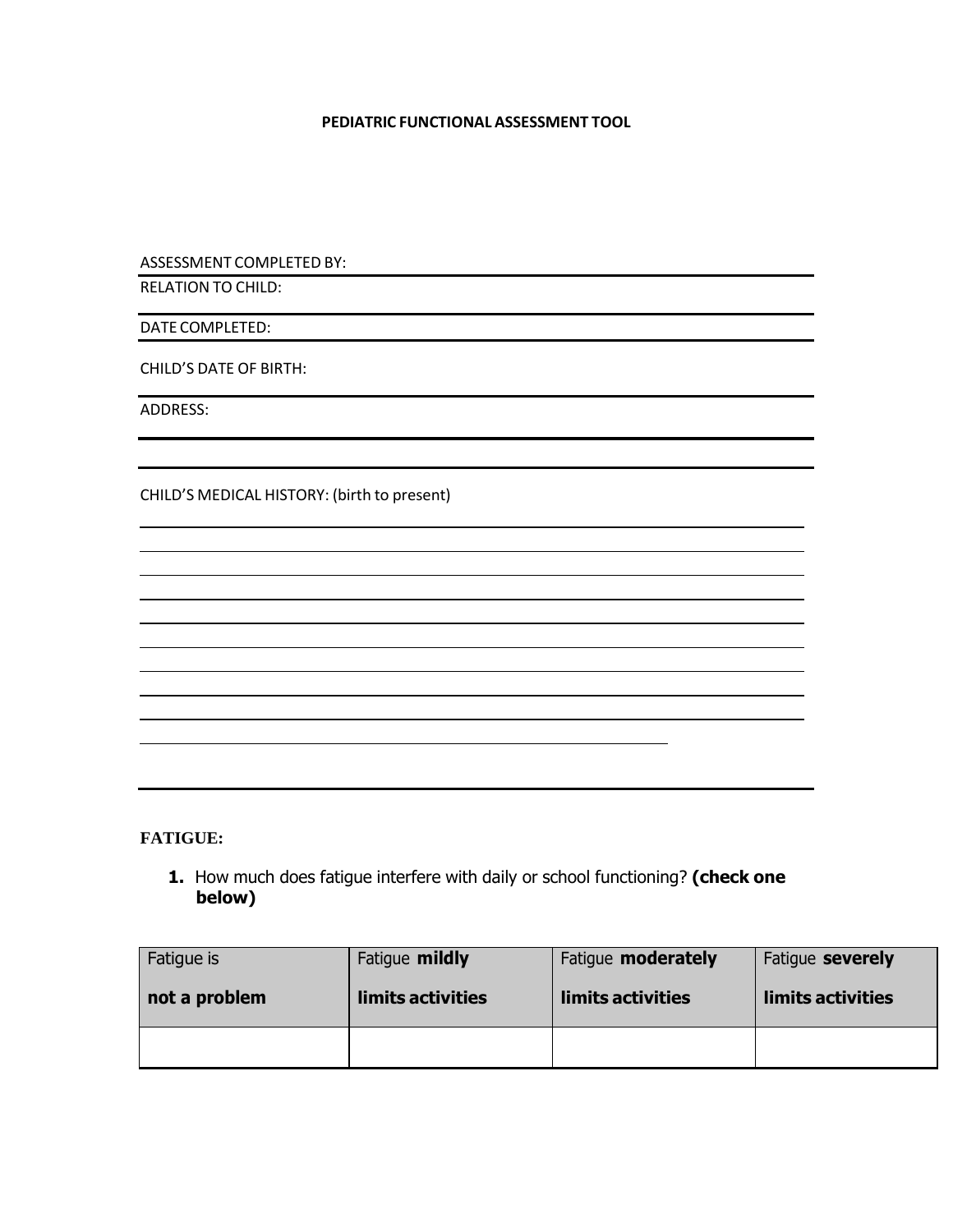- 2. Please indicate number of naps patient takes daily:
- 3. Please indicate typical duration of naps:
- 4. Please indicate typical number of hours of sleep patient gets each night:
- 5. Does patient takes medication to help sleep? YES NO
- 6. Does patient take medication(s) during the day that may cause drowsiness? YES NO

NAME OF

| MEDICATION(S): |  |
|----------------|--|
|----------------|--|

#### **COGNITIVE-COMMUNICATIVE ABILITIES:**

| <b>ABILITY</b>                                                                                            | No Problem | <b>Mild Problem</b> | Moderate<br>Problem | Severe<br>Problem |
|-----------------------------------------------------------------------------------------------------------|------------|---------------------|---------------------|-------------------|
| Concentrating for short<br>periods of time                                                                |            |                     |                     |                   |
| Concentrating for extended<br>periods of time                                                             |            |                     |                     |                   |
| Concentrating when there is<br>noise or other distractions                                                |            |                     |                     |                   |
| Concentrating on more than<br>one thing at a time                                                         |            |                     |                     |                   |
| <b>ABILITY</b>                                                                                            | No Problem | <b>Mild Problem</b> | Moderate<br>Problem | Severe<br>Problem |
| Mental endurance to get<br>through the day at home or<br>school                                           |            |                     |                     |                   |
| Feeling overwhelmed or<br>anxious in large crowds or<br>noisy environments - avoid<br>them or leave early |            |                     |                     |                   |
| Feeling overwhelmed or<br>anxious in large or visually<br>stimulating places (i.e.,                       |            |                     |                     |                   |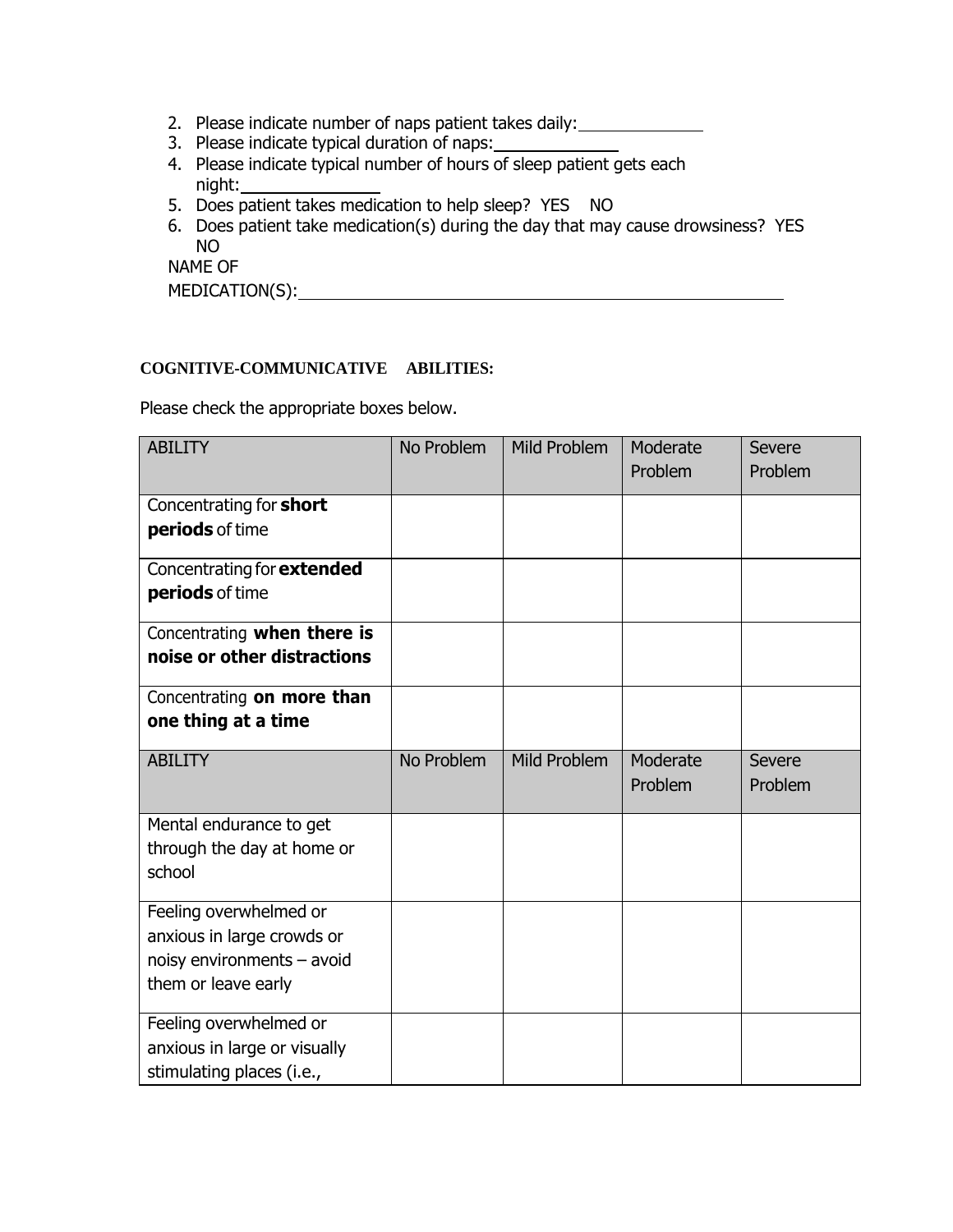| department store, mall)            |  |  |
|------------------------------------|--|--|
| Paying attention to what time      |  |  |
| it is                              |  |  |
| Paying attention to what is        |  |  |
| happening in surrounding           |  |  |
| environment                        |  |  |
| Initiating to participate in daily |  |  |
| activities or interactions         |  |  |
| Putting tasks in order of          |  |  |
| priority – anticipating own        |  |  |
| needs                              |  |  |
| Following through with tasks       |  |  |
| to completion                      |  |  |
| Being flexible to change plans     |  |  |
| if other priorities arise          |  |  |
| Being able to transition           |  |  |
| between activities                 |  |  |
| Generating solutions to            |  |  |
| problems                           |  |  |

| <b>ABILITY</b>               | No Problem | Mild Problem | Moderate<br>Problem | Severe<br>Problem |
|------------------------------|------------|--------------|---------------------|-------------------|
| Anticipating positive &      |            |              |                     |                   |
| negative consequences of     |            |              |                     |                   |
| actions                      |            |              |                     |                   |
| Considering needs of self    |            |              |                     |                   |
| and/or others when making    |            |              |                     |                   |
| decisions                    |            |              |                     |                   |
| Avoiding activities that are |            |              |                     |                   |
| unsafe or restricted by      |            |              |                     |                   |
| parents/caregivers           |            |              |                     |                   |
| Remembering daily schedule   |            |              |                     |                   |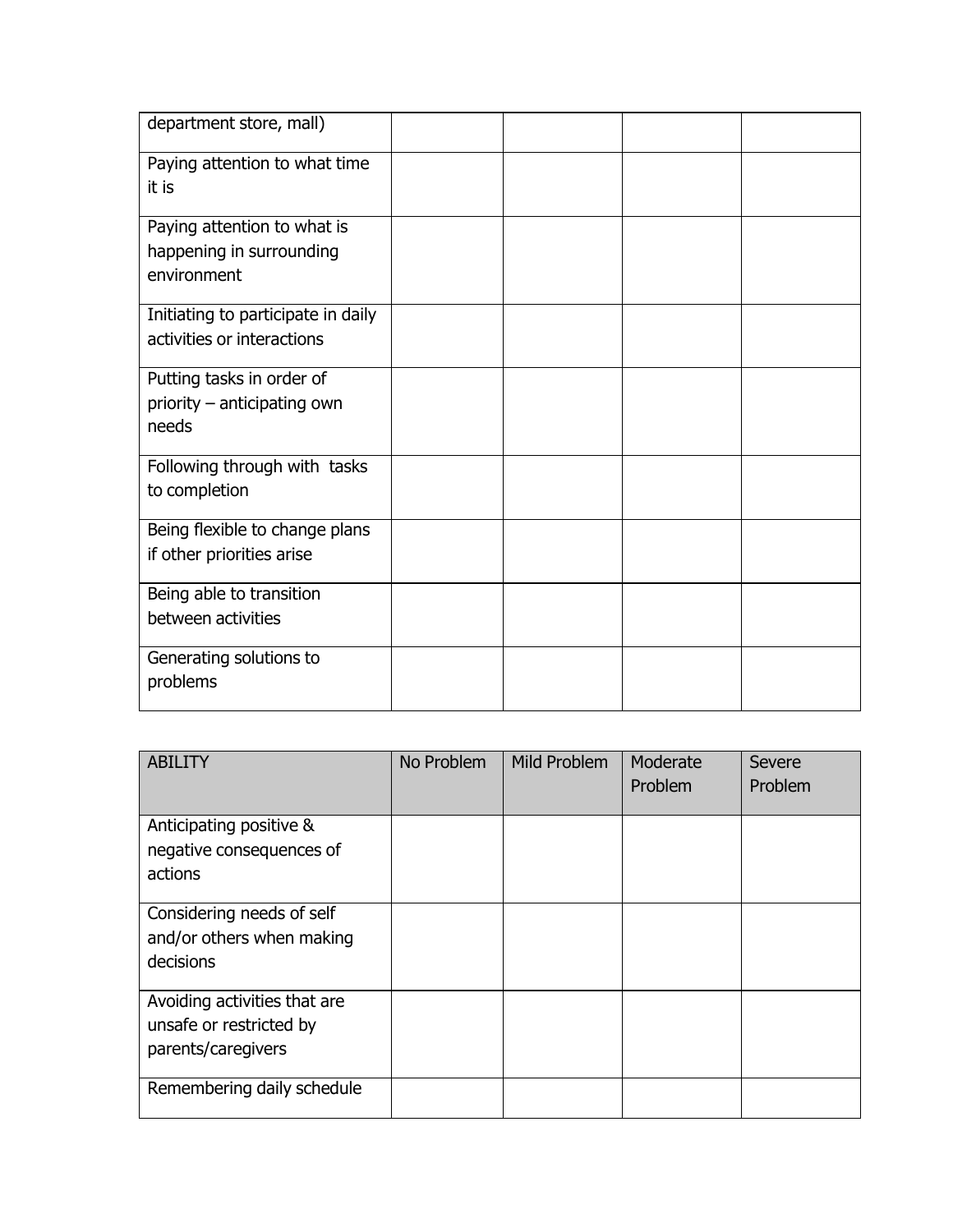| Remembering play time &                             |            |                     |                     |                   |
|-----------------------------------------------------|------------|---------------------|---------------------|-------------------|
| interactions                                        |            |                     |                     |                   |
| Remembering day to day                              |            |                     |                     |                   |
| events                                              |            |                     |                     |                   |
| Recalling familiar names                            |            |                     |                     |                   |
| Remembering faces                                   |            |                     |                     |                   |
| Self-organizing items needed<br>for school          |            |                     |                     |                   |
| Organizes own clothes                               |            |                     |                     |                   |
| Eager to read                                       |            |                     |                     |                   |
| Comprehending when reading                          |            |                     |                     |                   |
| Comprehending when reading<br>chapters of a book    |            |                     |                     |                   |
| Staying focused while reading<br>a book or magazine |            |                     |                     |                   |
| Remembering what was read                           |            |                     |                     |                   |
| Understanding speech when<br>someone is talking     |            |                     |                     |                   |
| <b>ABILITY</b>                                      | No Problem | <b>Mild Problem</b> | Moderate<br>Problem | Severe<br>Problem |
| Understanding speech when<br>on the phone           |            |                     |                     |                   |
| Understanding conversation in                       |            |                     |                     |                   |
| a group of people                                   |            |                     |                     |                   |
| Enunciating speech sounds                           |            |                     |                     |                   |
| Thinking of words to express<br>self                |            |                     |                     |                   |
| Organizing thoughts to                              |            |                     |                     |                   |
| express ideas clearly and                           |            |                     |                     |                   |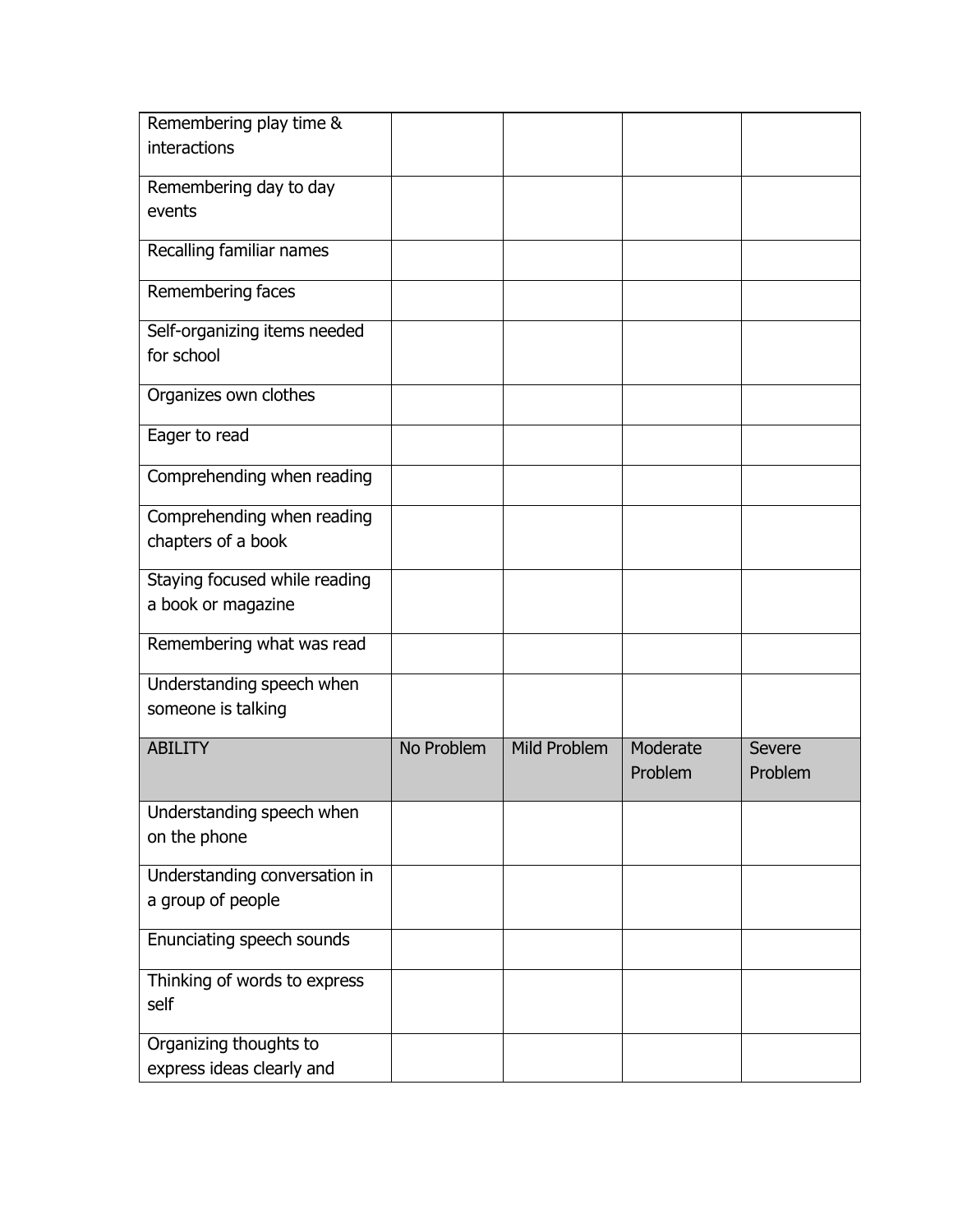| concisely                                            |  |  |
|------------------------------------------------------|--|--|
| Accessing more complex<br>vocabulary to express self |  |  |
| Spelling/writing for homework<br>needs               |  |  |

#### **BEHAVIOR AND SOCIAL INTERACTION:**

| BEHAVIORS, FEELINGS, AND   | No Problem | Mild Problem | Moderate | Severe  |
|----------------------------|------------|--------------|----------|---------|
| <b>INTERACTIONS</b>        |            |              | Problem  | Problem |
| Gets frustrated easily     |            |              |          |         |
| Yelling at others          |            |              |          |         |
| Hitting others             |            |              |          |         |
| Hitting walls or objects   |            |              |          |         |
| Acting dangerously         |            |              |          |         |
| Overreacting to situations |            |              |          |         |

| BEHAVIORS, FEELINGS, AND     | No Problem | Mild Problem | Moderate | Severe  |
|------------------------------|------------|--------------|----------|---------|
| <b>INTERACTIONS</b>          |            |              | Problem  | Problem |
|                              |            |              |          |         |
| Crying more than usual $-$   |            |              |          |         |
| particularly at times when   |            |              |          |         |
| stressed or overwhelmed      |            |              |          |         |
|                              |            |              |          |         |
| Laughing more than usual or  |            |              |          |         |
| at the wrong time $-$        |            |              |          |         |
| particularly at times when   |            |              |          |         |
| stressed or overwhelmed      |            |              |          |         |
|                              |            |              |          |         |
| Withdrawing from others when |            |              |          |         |
| overwhelmed                  |            |              |          |         |
|                              |            |              |          |         |
| Appropriate use of personal  |            |              |          |         |
|                              |            |              |          |         |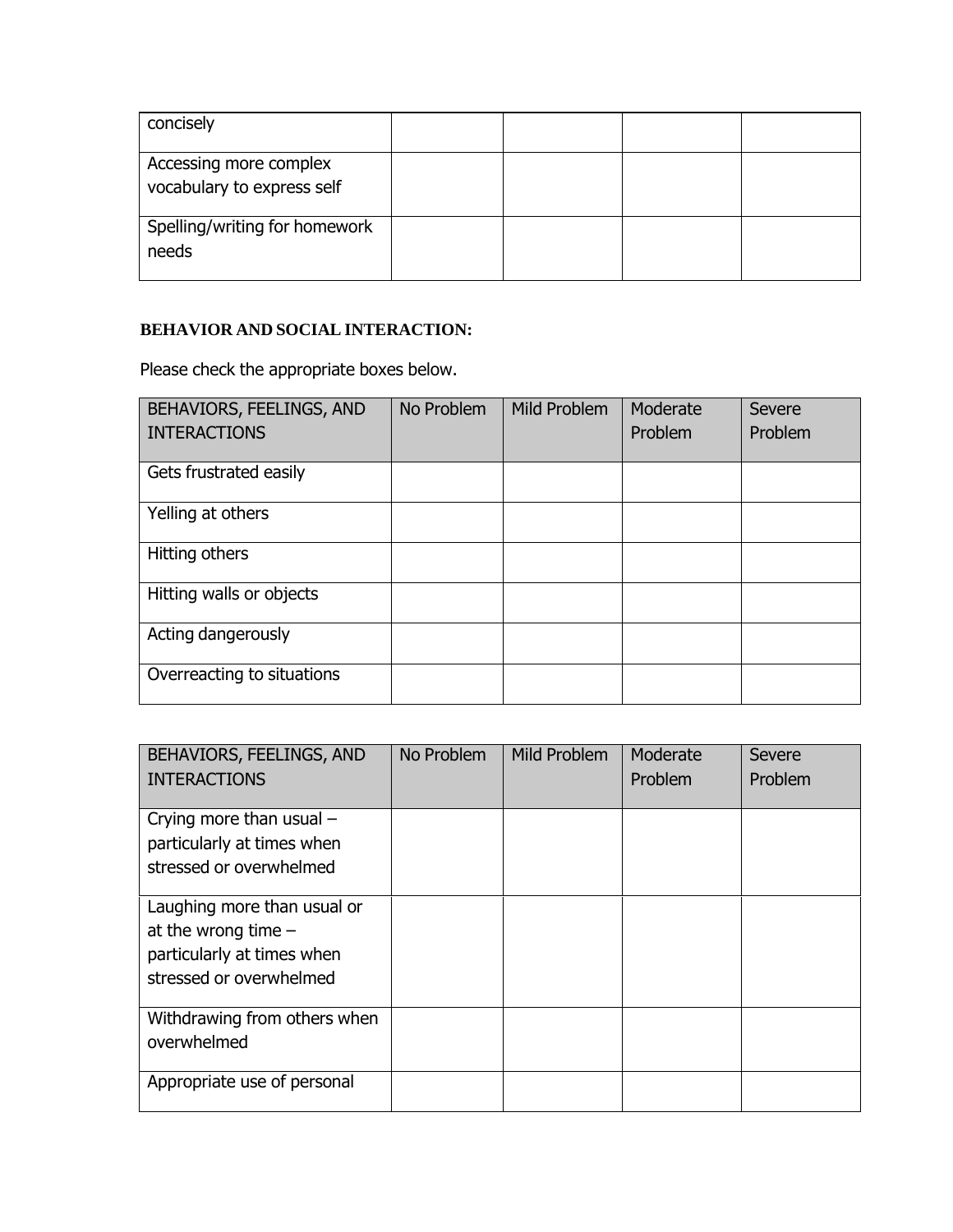| space                               |  |  |
|-------------------------------------|--|--|
| Withdraws from activities that      |  |  |
| are perceived to be too hard        |  |  |
| Tolerates loud or unexpected        |  |  |
| noise stimulus                      |  |  |
| Initiating to talk to others $-$ to |  |  |
| start conversations                 |  |  |
| Talking too much $-$ rambles        |  |  |
| on                                  |  |  |
| Jumping from one topic to           |  |  |
| another while talking -             |  |  |
| forgetting the original topic at    |  |  |
| times                               |  |  |
| Interrupting others when they       |  |  |
| are in the middle of speaking       |  |  |
| Forgetting to make eye              |  |  |
| contact when talking to others      |  |  |
| or being talked to                  |  |  |
| Tolerates light/deep touch          |  |  |
| Tolerates warm/cold                 |  |  |
| temperatures                        |  |  |
| Causes harm to self                 |  |  |
| Causes harm to others               |  |  |
| Damages property                    |  |  |

# **ACTIVITIES OF DAILY LIVING:**

| <b>ACTIVITY</b>                | No Problem | Mild Problem | Moderate<br>Problem | Severe<br>Problem |
|--------------------------------|------------|--------------|---------------------|-------------------|
| Getting in & out of tub/shower |            |              |                     |                   |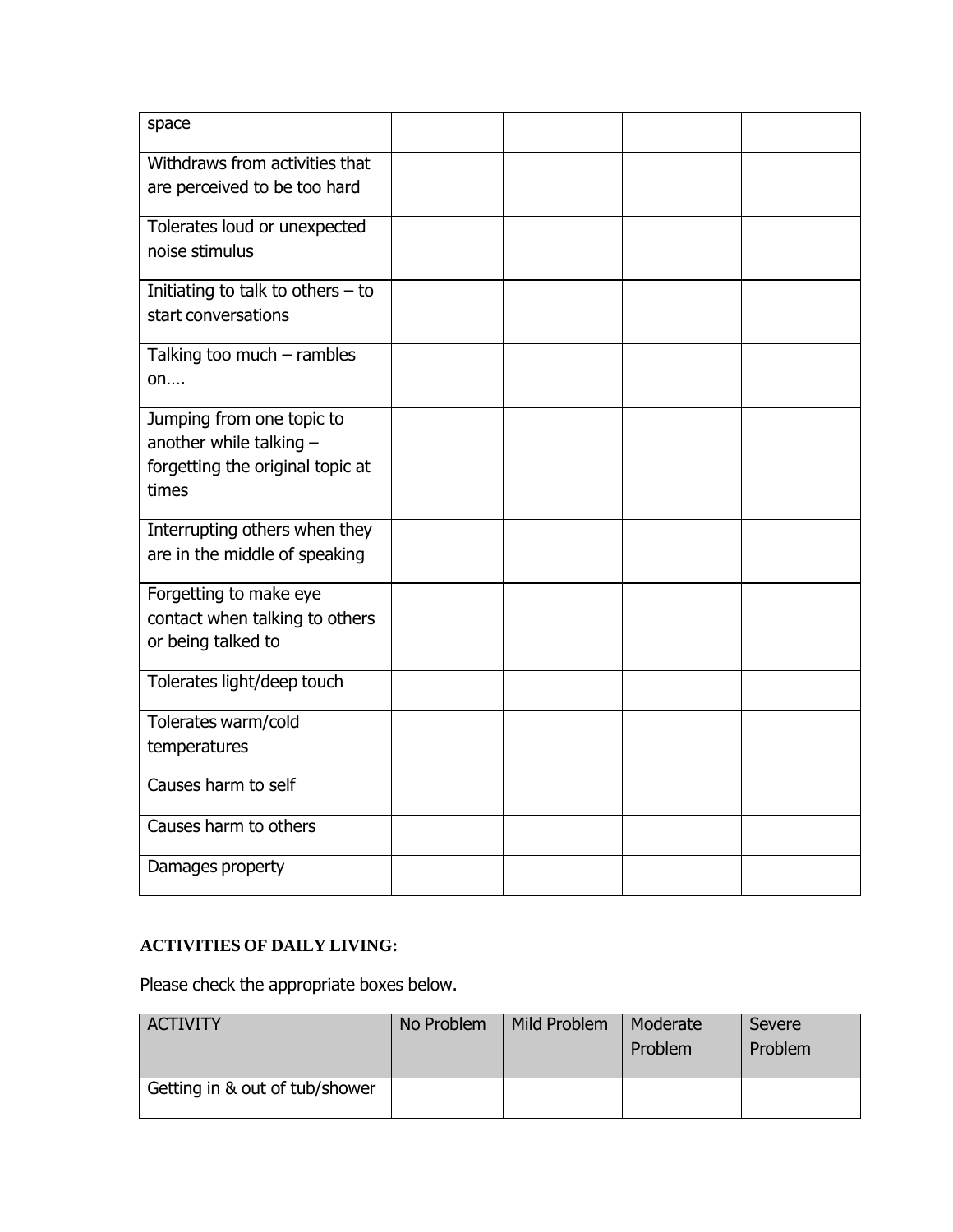| Bathing thoroughly                                     |            |                     |                     |                   |
|--------------------------------------------------------|------------|---------------------|---------------------|-------------------|
| Grooming thoroughly                                    |            |                     |                     |                   |
| Dressing upper body                                    |            |                     |                     |                   |
| Dressing lower body                                    |            |                     |                     |                   |
| Paying attention to the left<br>side of body/space     |            |                     |                     |                   |
|                                                        |            |                     |                     |                   |
| Paying attention to the right<br>side of body/space    |            |                     |                     |                   |
| Getting on & off the toilet                            |            |                     |                     |                   |
| Initiating to use the toilet                           |            |                     |                     |                   |
|                                                        |            |                     |                     |                   |
| <b>Bladder continence</b>                              |            |                     |                     |                   |
| <b>Bowel continence</b>                                |            |                     |                     |                   |
| Brushing teeth                                         |            |                     |                     |                   |
| Combing/brushing hair                                  |            |                     |                     |                   |
| Opening food containers                                |            |                     |                     |                   |
| Pouring self a drink                                   |            |                     |                     |                   |
| <b>ACTIVITY</b>                                        | No Problem | <b>Mild Problem</b> | Moderate<br>Problem | Severe<br>Problem |
| Helping with household chores                          |            |                     |                     |                   |
| as directed                                            |            |                     |                     |                   |
| Initiate play activities with<br>sibling or peer group |            |                     |                     |                   |
| Able to cut foods                                      |            |                     |                     |                   |
|                                                        |            |                     |                     |                   |
| Able to lay the table                                  |            |                     |                     |                   |
| Able to manipulate straw into                          |            |                     |                     |                   |
| juice pouch/box                                        |            |                     |                     |                   |
| Walking on even surfaces                               |            |                     |                     |                   |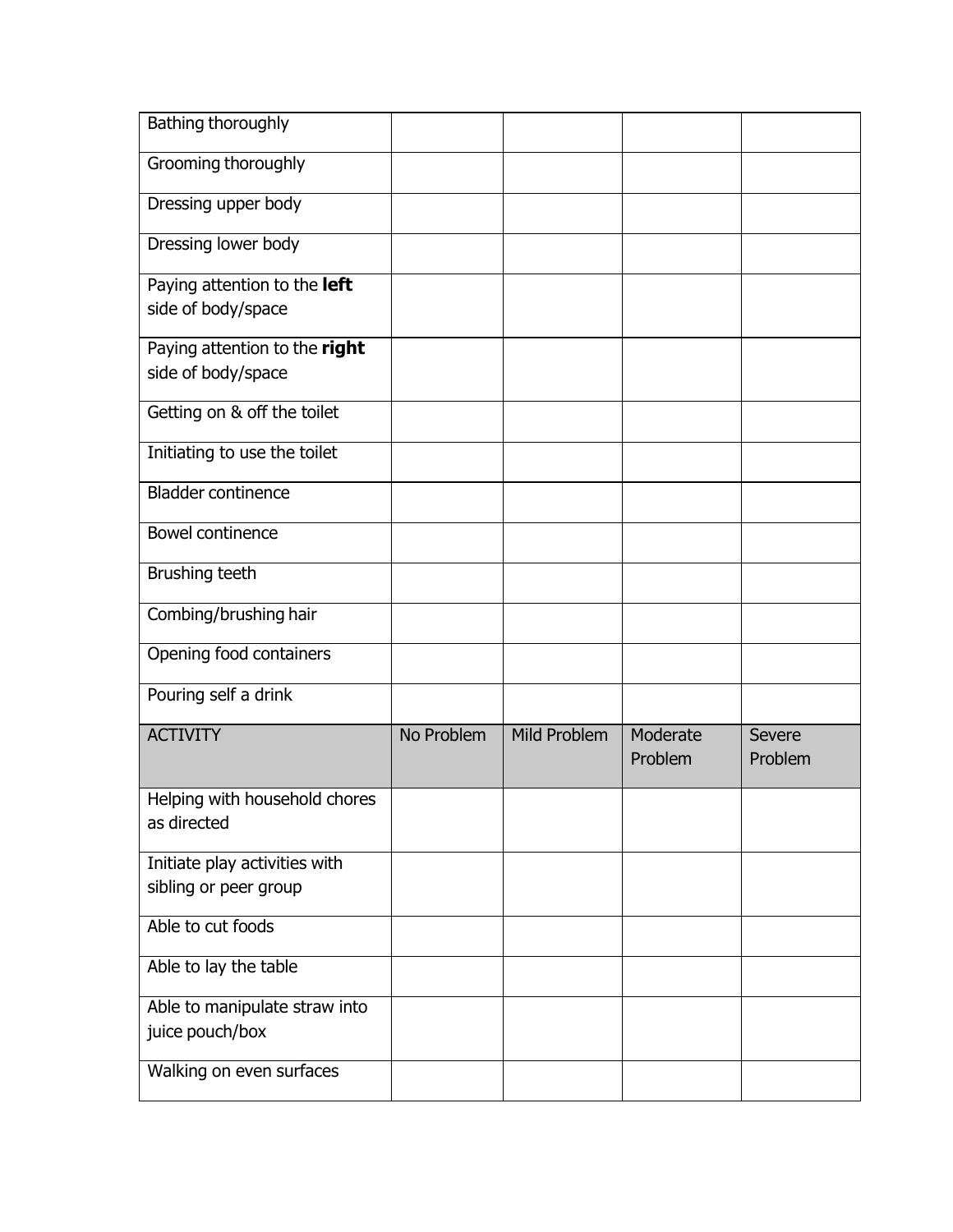| Walking on grass, sand, or      |            |                     |                     |                   |
|---------------------------------|------------|---------------------|---------------------|-------------------|
| other uneven surface            |            |                     |                     |                   |
| Walking up and down stairs      |            |                     |                     |                   |
| Maintaining balance to walk     |            |                     |                     |                   |
| within the home                 |            |                     |                     |                   |
| Keeps up with peers in          |            |                     |                     |                   |
| physical activities             |            |                     |                     |                   |
| Physical endurance to get       |            |                     |                     |                   |
| around the community            |            |                     |                     |                   |
| Running/jogging/sports          |            |                     |                     |                   |
| Using feeding utensils          |            |                     |                     |                   |
| Getting hand to mouth for       |            |                     |                     |                   |
| feeding                         |            |                     |                     |                   |
| Preparing a snack               |            |                     |                     |                   |
| Limited repertoire of foods     |            |                     |                     |                   |
| (please list on back of sheet)  |            |                     |                     |                   |
| Avoids certain textures (please |            |                     |                     |                   |
| list on back of sheet)          |            |                     |                     |                   |
| <b>ACTIVITY</b>                 | No Problem | <b>Mild Problem</b> | Moderate<br>Problem | Severe<br>Problem |
| Tolerates loose clothing        |            |                     |                     |                   |
| Tolerates form fitting clothing |            |                     |                     |                   |
| (i.e. socks)                    |            |                     |                     |                   |
| Prefers snacking to sit down    |            |                     |                     |                   |
| meals                           |            |                     |                     |                   |
| Tolerates hot/cold foods        |            |                     |                     |                   |
| May choke/gag during eating     |            |                     |                     |                   |
| Makes a mess when eating        |            |                     |                     |                   |
| Avoids mess when eating         |            |                     |                     |                   |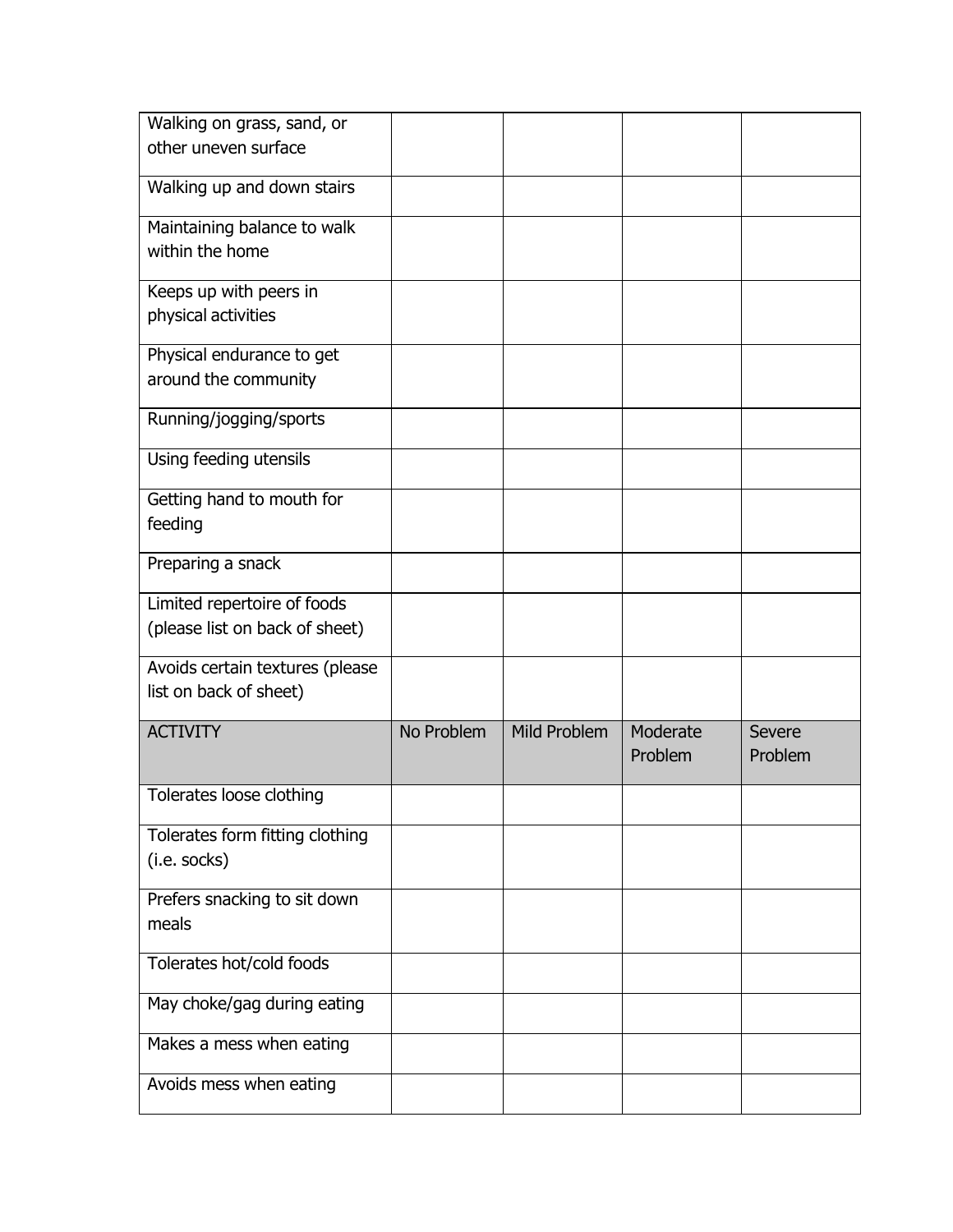| Able to clear spoon bowl<br>(clean spoon) with lips when |            |                     |                     |                   |
|----------------------------------------------------------|------------|---------------------|---------------------|-------------------|
| eating soft foods i.e.pudding                            |            |                     |                     |                   |
| Able to sit still at the table                           |            |                     |                     |                   |
| during mealtimes                                         |            |                     |                     |                   |
| Takes 20+ minutes to                                     |            |                     |                     |                   |
| complete a meal                                          |            |                     |                     |                   |
| Takes less than 10 mins to                               |            |                     |                     |                   |
| complete a meal                                          |            |                     |                     |                   |
| May become upset at                                      |            |                     |                     |                   |
| mealtimes if routine changes                             |            |                     |                     |                   |
| May choke during drinking                                |            |                     |                     |                   |
| Frequent runny nose                                      |            |                     |                     |                   |
| Presents with allergies?                                 |            |                     |                     |                   |
| Often chews on non-food                                  |            |                     |                     |                   |
| items (i.e. pencil tops/shirt                            |            |                     |                     |                   |
| collars)                                                 |            |                     |                     |                   |
| Responds to verbal discipline                            |            |                     |                     |                   |
| <b>ACTIVITY</b>                                          | No Problem | <b>Mild Problem</b> | Moderate<br>Problem | Severe<br>Problem |
| Responds to time out                                     |            |                     |                     |                   |
| Responds to cause and effect                             |            |                     |                     |                   |
| (binary choice)                                          |            |                     |                     |                   |

#### **ACADEMIC SKILLS:**

| ACADEMIC SKILL        | No Problem | Mild Problem | Moderate<br>Problem | Severe<br>Problem |
|-----------------------|------------|--------------|---------------------|-------------------|
| Understanding classes |            |              |                     |                   |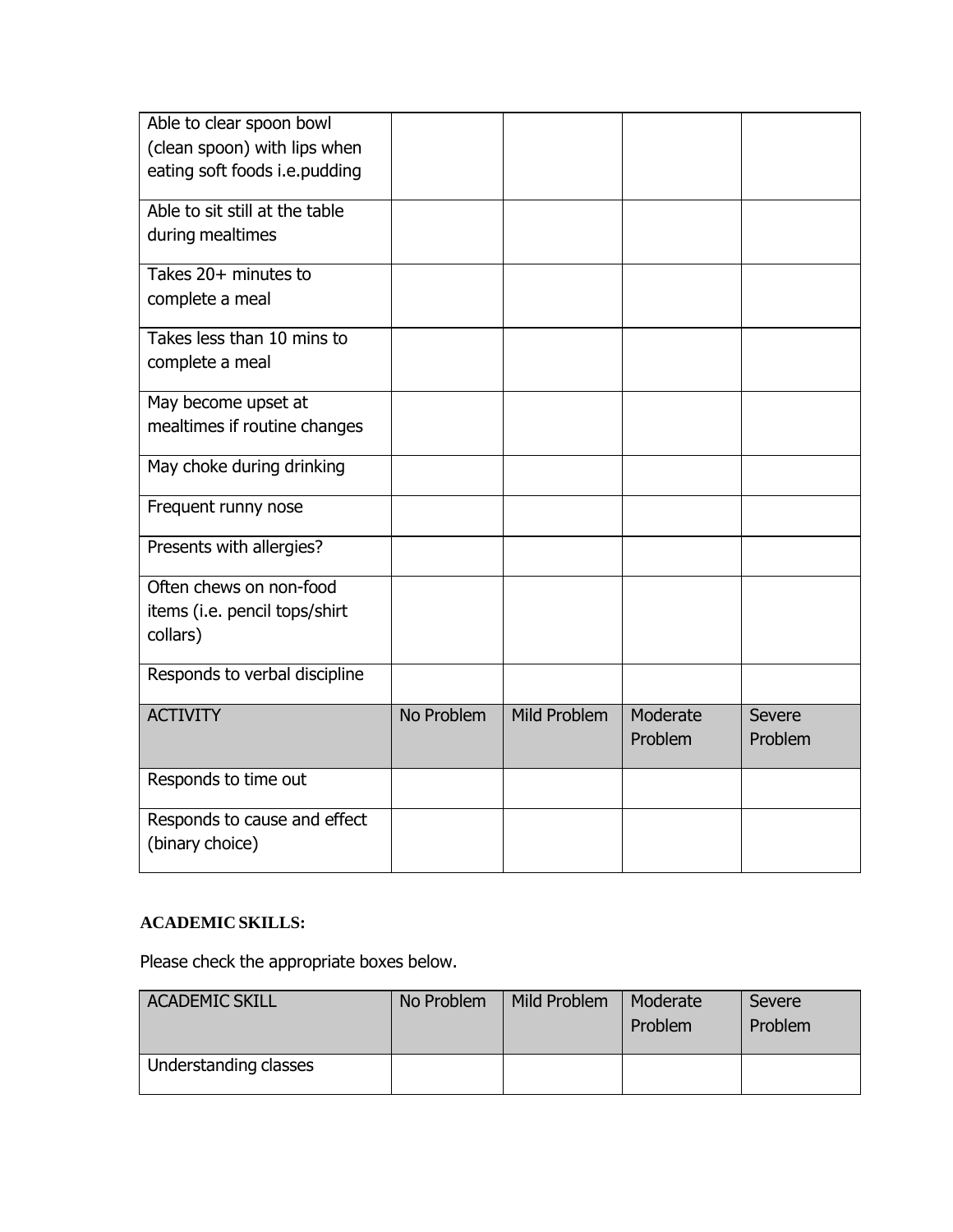| Understanding teacher        |  |  |
|------------------------------|--|--|
| instructions for assignments |  |  |
|                              |  |  |
| Paying attention in class    |  |  |
|                              |  |  |
| Concentrating when reading   |  |  |
|                              |  |  |
| Frequently loses place when  |  |  |
| reading                      |  |  |
|                              |  |  |
| Skips words when reading     |  |  |
|                              |  |  |
| Sounding out words when      |  |  |
| reading                      |  |  |
|                              |  |  |
| Identifying meaning of words |  |  |
| when reading                 |  |  |
|                              |  |  |
| Remembering content of what  |  |  |
| is read                      |  |  |
|                              |  |  |
| Understanding more abstract  |  |  |
| language when reading        |  |  |
|                              |  |  |
| Keeping homework and class   |  |  |
| notes organized              |  |  |
|                              |  |  |

| <b>ACADEMIC SKILL</b>          | No Problem | Mild Problem | Moderate<br>Problem | Severe<br>Problem |
|--------------------------------|------------|--------------|---------------------|-------------------|
| Remembering to complete        |            |              |                     |                   |
| homework assignments           |            |              |                     |                   |
| Remembering to turn in         |            |              |                     |                   |
| homework and projects          |            |              |                     |                   |
| Self-initiating to complete    |            |              |                     |                   |
| homework, projects, or         |            |              |                     |                   |
| prepare for tests/quizzes      |            |              |                     |                   |
| Learning and retaining what is |            |              |                     |                   |
| learned to take tests/quizzes  |            |              |                     |                   |
| Motivation toward school       |            |              |                     |                   |